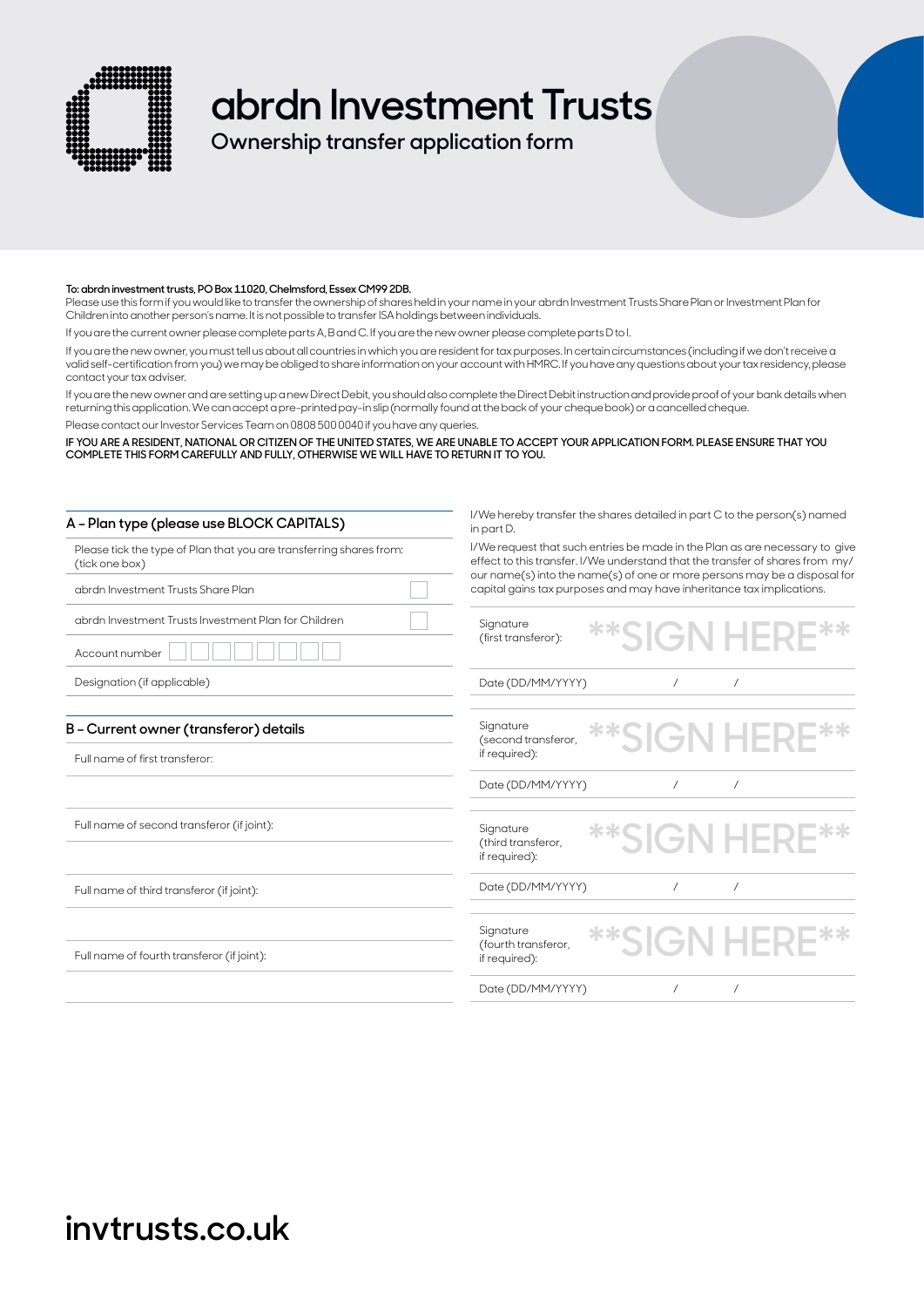### **C – Details of shares to be transferred**

#### **To be completed by the current owner(s).**

Please complete the number of shares in each investment trust that you wish to transfer.

| Investment trust name                           | SEDOL Code (for office use) | Number of shares to be transferred |
|-------------------------------------------------|-----------------------------|------------------------------------|
| Aberdeen Diversified Income and Growth Trust    | 0129756                     |                                    |
| Aberdeen Japan Investment Trust                 | 0392075                     |                                    |
| Aberdeen New Dawn Investment Trust              | BBM56V2                     |                                    |
| Aberdeen New India Investment Trust             | 0604877                     |                                    |
| abrdn Asia Focus                                | 0010076                     |                                    |
| abrdn Asian Income Fund                         | B0P6J83                     |                                    |
| abrdn China Investment Company                  | B45L2K9                     |                                    |
| abrdn Equity Income Trust                       | 0603959                     |                                    |
| abrdn European Logistics Income                 | BD9PXH4                     |                                    |
| abrdn Latin American Income Fund                | B44ZTP6                     |                                    |
| abrdn Private Equity Opportunities Trust        | 3047468                     |                                    |
| abrdn Smaller Companies Income Trust            | 0806372                     |                                    |
| abrdn UK Smaller Companies Growth Trust         | 0295958                     |                                    |
| Asia Dragon Trust                               | 0294502                     |                                    |
| Dunedin Income Growth Investment Trust          | 0340609                     |                                    |
| Murray Income Trust                             | 0611112                     |                                    |
| Murray International Trust                      | 0611190                     |                                    |
| The North American Income Trust                 | BJ00Z30                     |                                    |
| Shires Income                                   | 0805250                     |                                    |
| Standard Life Investments Property Income Trust | 3387528                     |                                    |
| UK Commercial Property REIT                     | B19Z2J5                     |                                    |
|                                                 | <b>TOTAL</b>                |                                    |

If you wish to transfer your full holding please write 'All' in the appropriate box.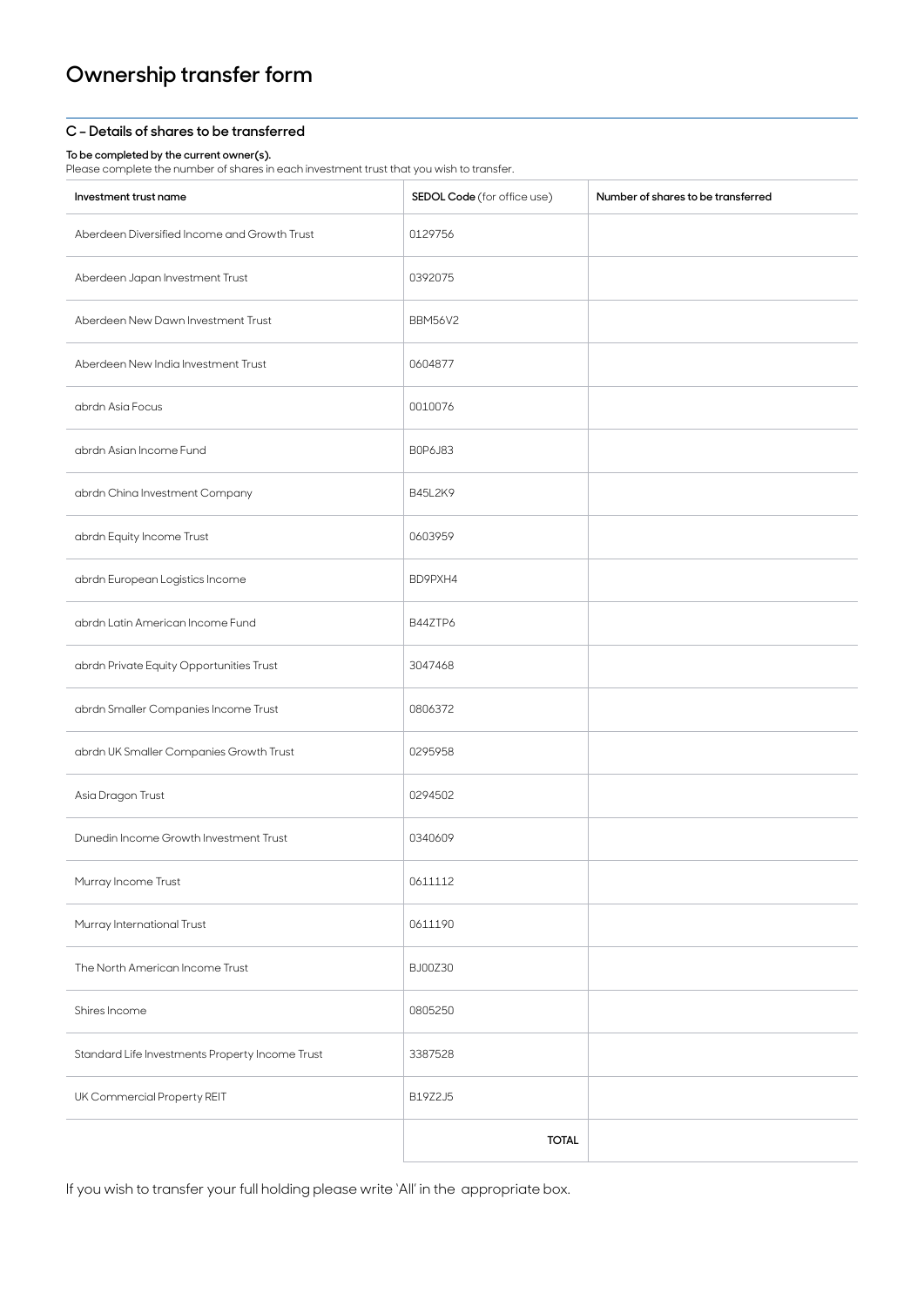| D - New owner (transferee) details                                                                                                                                                                 |                                                                                                                                                               |                                                                                                                              |                                   |  |
|----------------------------------------------------------------------------------------------------------------------------------------------------------------------------------------------------|---------------------------------------------------------------------------------------------------------------------------------------------------------------|------------------------------------------------------------------------------------------------------------------------------|-----------------------------------|--|
| This section is to be completed by the new owner of the shares<br>(transferee).<br>If you would like the shares to be transferred to an existing Plan with us,<br>please give your account number. | Joint transferees:<br>If there are joint transferees (up to three may be added) each should<br>provide their full details below and opposite, as appropriate. |                                                                                                                              |                                   |  |
| Account number                                                                                                                                                                                     |                                                                                                                                                               |                                                                                                                              |                                   |  |
| If you do not have an existing Plan, this form will be treated as an<br>application form.                                                                                                          |                                                                                                                                                               | FIRST JOINT TRANSFEREE (if required)                                                                                         |                                   |  |
| Title                                                                                                                                                                                              |                                                                                                                                                               | Title                                                                                                                        |                                   |  |
| Surname                                                                                                                                                                                            |                                                                                                                                                               | Surname                                                                                                                      |                                   |  |
| Forename(s)                                                                                                                                                                                        |                                                                                                                                                               | Forename(s)                                                                                                                  |                                   |  |
| Permanent residential address                                                                                                                                                                      |                                                                                                                                                               | Permanent residential address                                                                                                |                                   |  |
|                                                                                                                                                                                                    |                                                                                                                                                               |                                                                                                                              |                                   |  |
|                                                                                                                                                                                                    |                                                                                                                                                               |                                                                                                                              |                                   |  |
| Post Code                                                                                                                                                                                          |                                                                                                                                                               | Post Code                                                                                                                    |                                   |  |
| If you are not a resident in any country<br>for tax purposes, please tick this box                                                                                                                 |                                                                                                                                                               | If you are not a resident in any country<br>for tax purposes, please tick this box                                           |                                   |  |
| Daytime telephone number (include STD code):                                                                                                                                                       |                                                                                                                                                               | Daytime telephone number (include STD code):                                                                                 |                                   |  |
| Email                                                                                                                                                                                              |                                                                                                                                                               | Email                                                                                                                        |                                   |  |
| Date of birth (DD/MM/YYYY)                                                                                                                                                                         | $\prime$<br>$\prime$                                                                                                                                          | Date of birth (DD/MM/YYYY)                                                                                                   | $\overline{1}$<br>$\prime$        |  |
| National Insurance number                                                                                                                                                                          |                                                                                                                                                               | National Insurance number                                                                                                    |                                   |  |
| Please tick the box if you do not have a National Insurance number                                                                                                                                 |                                                                                                                                                               | Please tick the box if you do not have a National Insurance number                                                           |                                   |  |
| <b>YES</b><br>Are you a British National?                                                                                                                                                          | NO <sup>*</sup>                                                                                                                                               |                                                                                                                              |                                   |  |
| * If you are a national of any other country, please provide country<br>name(s) below:                                                                                                             |                                                                                                                                                               | * If you are a national of any other country, please provide country<br>name(s) below:                                       |                                   |  |
|                                                                                                                                                                                                    |                                                                                                                                                               |                                                                                                                              |                                   |  |
| * Please contact us if you are not a British National, so that we can advise<br>you on what additional documents we may need.                                                                      |                                                                                                                                                               | *Please contact us if you are not a British National, so that we can advise<br>you on what additional documents we may need. |                                   |  |
| Country/Countries of Tax Residency <sup>1</sup>                                                                                                                                                    | Tax Reference Number <sup>1</sup>                                                                                                                             | Country/Countries of Tax Residency <sup>1</sup>                                                                              | Tax Reference Number <sup>1</sup> |  |
|                                                                                                                                                                                                    |                                                                                                                                                               |                                                                                                                              |                                   |  |
|                                                                                                                                                                                                    |                                                                                                                                                               |                                                                                                                              |                                   |  |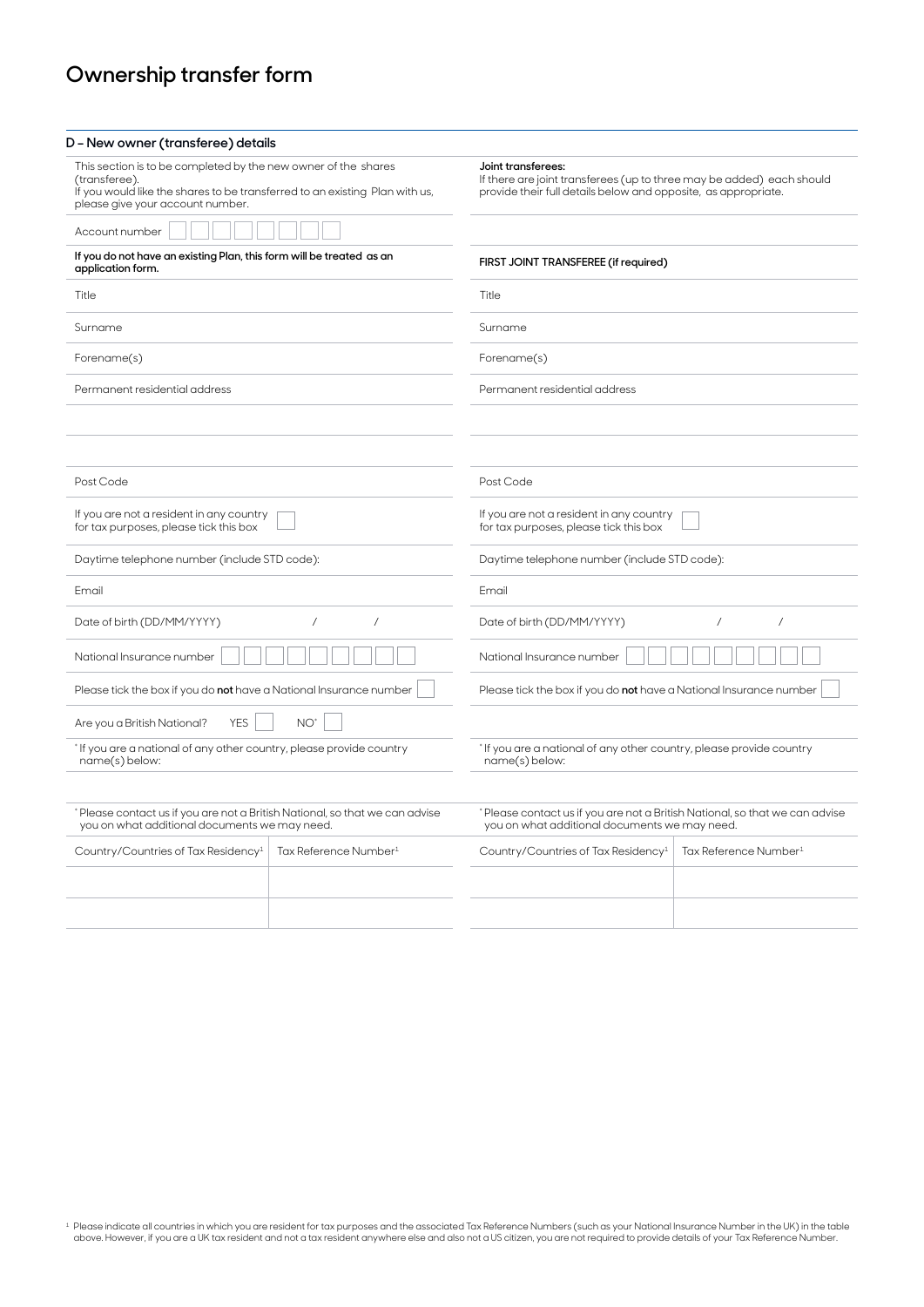| SECOND JOINT TRANSFEREE (if required)                                                                                        |                                   | THIRD JOINT TRANSFEREE (if required)                                                                                        |                                   |  |
|------------------------------------------------------------------------------------------------------------------------------|-----------------------------------|-----------------------------------------------------------------------------------------------------------------------------|-----------------------------------|--|
| Title                                                                                                                        |                                   | Title                                                                                                                       |                                   |  |
|                                                                                                                              |                                   |                                                                                                                             |                                   |  |
| Surname                                                                                                                      |                                   | Surname                                                                                                                     |                                   |  |
| Forename(s)                                                                                                                  |                                   | Forename(s)                                                                                                                 |                                   |  |
| Permanent residential address                                                                                                |                                   | Permanent residential address                                                                                               |                                   |  |
|                                                                                                                              |                                   |                                                                                                                             |                                   |  |
| Post Code                                                                                                                    |                                   | Post Code                                                                                                                   |                                   |  |
| If you are not a resident in any country<br>for tax purposes, please tick this box                                           |                                   | If you are not a resident in any country<br>for tax purposes, please tick this box                                          |                                   |  |
| Daytime telephone number (include STD code):                                                                                 |                                   | Daytime telephone number (include STD code):                                                                                |                                   |  |
| Email                                                                                                                        |                                   | Email                                                                                                                       |                                   |  |
| Date of birth (DD/MM/YYYY)                                                                                                   | $\prime$<br>$\prime$              | $\overline{1}$<br>Date of birth (DD/MM/YYYY)<br>$\prime$                                                                    |                                   |  |
| National Insurance number                                                                                                    |                                   | National Insurance number                                                                                                   |                                   |  |
| Please tick the box if you do not have a National Insurance number                                                           |                                   | Please tick the box if you do not have a National Insurance number                                                          |                                   |  |
| <b>YES</b><br>Are you a British National?                                                                                    | NO <sup>*</sup>                   |                                                                                                                             |                                   |  |
| * If you are a national of any other country, please provide country<br>name(s) below:                                       |                                   | * If you are a national of any other country, please provide country<br>name(s) below:                                      |                                   |  |
|                                                                                                                              |                                   |                                                                                                                             |                                   |  |
| *Please contact us if you are not a British National, so that we can advise<br>you on what additional documents we may need. |                                   | Please contact us if you are not a British National, so that we can advise<br>you on what additional documents we may need. |                                   |  |
| Country/Countries of Tax Residency <sup>1</sup>                                                                              | Tax Reference Number <sup>1</sup> | Country/Countries of Tax Residency <sup>1</sup>                                                                             | Tax Reference Number <sup>1</sup> |  |
|                                                                                                                              |                                   |                                                                                                                             |                                   |  |
|                                                                                                                              |                                   |                                                                                                                             |                                   |  |
|                                                                                                                              |                                   |                                                                                                                             |                                   |  |

### **E – Plan type**

If the shares that are being transferred are going into a new account please indicate the type of account below and insert the new designation if applicable.

| - abrdn Investment Trusts Share Plan | abrdn Investment Trusts Investment Plan for Children |
|--------------------------------------|------------------------------------------------------|
|                                      |                                                      |

Designation (if applicable):

f Please indicate all countries in which you are resident for tax purposes and the associated Tax Reference Numbers (such as your National Insurance Number in the UK) in the table (UK) in the table (UK) in the table (UK) i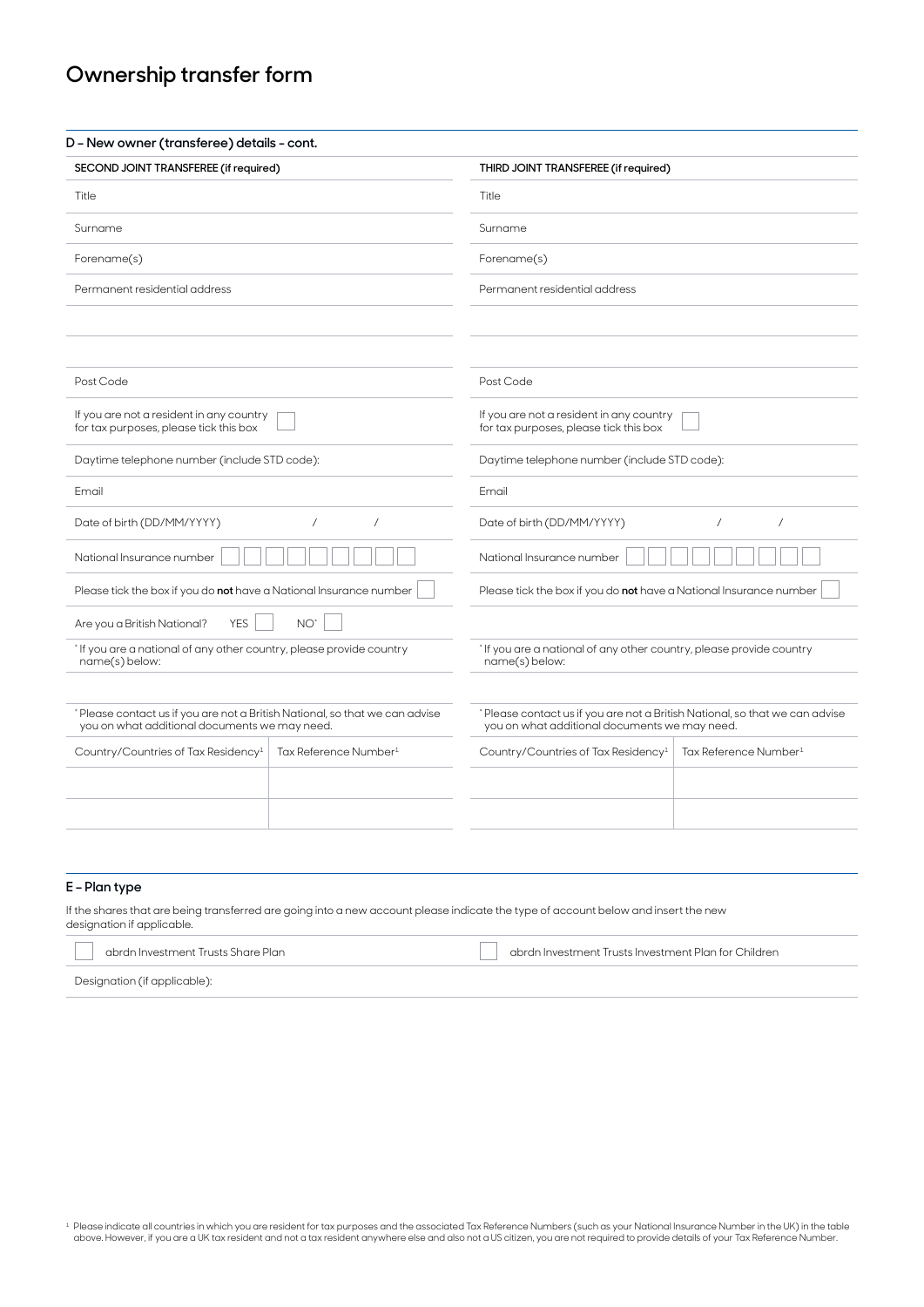### **F – Data protection statement**

We take your privacy seriously and we will only ever collect and use information which is personal to you where it is necessary, fair and lawful to do so. We will collect and use your information only if we are able to satisfy one of the lawful processing conditions set out in the data protection laws.

We may share your information internally, and with third parties to enable us to provide you with the product or investment, or to meet our legal and regulatory requirements.

The majority of your information is processed in the UK and European Economic Area (EEA). Where your information is being processed outside of the EEA, we take additional steps to ensure that your information is protected to at least an equivalent level as would be applied by UK / EEA data privacy laws.

We take information and system security very seriously and we strive to comply with our obligations at all times. Any personal information which is collected, recorded or used in any way, whether on paper, online or any other media, will have appropriate safeguards applied in line with our data protection obligations.

You have a number of rights under data protection laws (e.g. the right of access to personal information relating to you) which may be exercised in certain circumstances. Please contact us, or consult our privacy policy online, if you would like more information about exercising these rights.

We may communicate with you from time to time about other similar products and services which may be of interest to you in future.

Please tick this box if you wish to receive these communications.

You can opt out of these communications at any stage by unsubscribing from them or via our preference centre online.

### **G – Additional Contributions**

If the new owners would like to add additional contributions to this account now, please complete this part.

Cheques for lump sum investments should be made payable to Aberdeen Asset Managers Client Account. Please forward this form together with the cheque, as soon as possible to abrdn Investment Trusts, PO Box 11020, Chelmsford, Essex CM99 2DB. For monthly savings, by Direct Debit, please enter the total amount you wish to invest monthly. Please also complete the Direct Debit instruction if you are setting up a new Direct Debit.

If you are starting a new Direct Debit, tick here then complete the investment details below and complete the Direct Debit instruction and provide proof of the bank details when returning this application. We can accept a pre-printed pay-in slip (normally found at the back of your cheque book) or a cancelled cheque.

or

If you have an existing Direct Debit but wish to change the amount you save monthly, please tick here and complete the new amount you wish to save each month below. We will change your current Direct Debit to the new amount. You do not need to complete the Direct Debit instruction.

| Investment trust name                           | SEDOL Code<br>(for office use) | Lump sum | Monthly savings |
|-------------------------------------------------|--------------------------------|----------|-----------------|
| Aberdeen Diversified Income and Growth Trust    | 0129756                        |          |                 |
| Aberdeen Japan Investment Trust                 | 0392075                        |          |                 |
| Aberdeen New Dawn Investment Trust              | <b>BBM56V2</b>                 |          |                 |
| Aberdeen New India Investment Trust             | 0604877                        |          |                 |
| abrdn Asia Focus                                | 0010076                        |          |                 |
| abrdn Asian Income Fund                         | B0P6J83                        |          |                 |
| abrdn China Investment Company                  | B45L2K9                        |          |                 |
| abrdn Equity Income Trust                       | 0603959                        |          |                 |
| abrdn European Logistics Income                 | BD9PXH4                        |          |                 |
| abrdn Latin American Income Fund                | <b>B447TP6</b>                 |          |                 |
| abrdn Private Equity Opportunities Trust        | 3047468                        |          |                 |
| abrdn Smaller Companies Income Trust            | 0806372                        |          |                 |
| abrdn UK Smaller Companies Growth Trust         | 0295958                        |          |                 |
| Asia Dragon Trust                               | 0294502                        |          |                 |
| Dunedin Income Growth Investment Trust          | 0340609                        |          |                 |
| Murray Income Trust                             | 0611112                        |          |                 |
| Murray International Trust                      | 0611190                        |          |                 |
| The North American Income Trust                 | BJ00Z30                        |          |                 |
| Shires Income                                   | 0805250                        |          |                 |
| Standard Life Investments Property Income Trust | 3387528                        |          |                 |
| UK Commercial Property REIT                     | B19Z2J5                        |          |                 |
|                                                 | <b>TOTAL</b>                   |          |                 |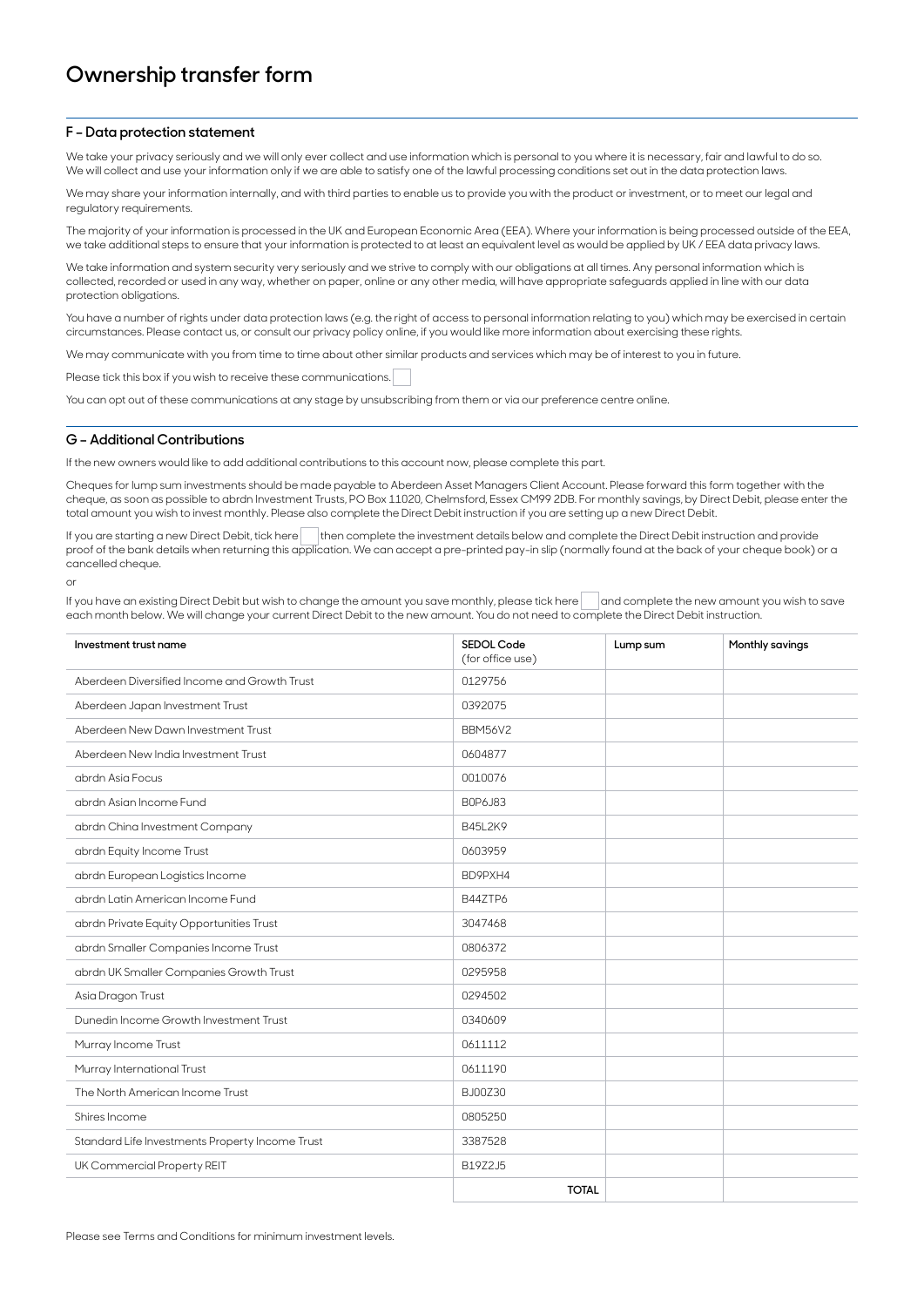### **Please tick one of the options below:** Please sign the declaration.

I would like dividends to be automatically reinvested (default option), or

would like dividends to be paid out to the bank details below

| Sort code                   |
|-----------------------------|
| Account number              |
| Roll number (if applicable) |
| Name of account holder      |
|                             |

Name of bank or building society

### **H – Dividend Options I – Declaration and signature(s) of new Planholders**

### **I declare that:**

I/We agree to the Terms and Conditions within the abrdn Investment Trusts ISA and Share Plan brochure. I/We have seen an up-to-date version of the relevant Key Information Document(s)

I/We will inform the Administrator in writing immediately of any changes in my/our circumstances.

Your identity will be verified for anti-money laundering purposes. This may include obtaining information about you from a credit reference agency and this information will only be used for verification of your identity.

The information on this application form is correct to the best of my/our knowledge and belief.

IMPORTANT: By submitting this application form, you are confirming that you have seen the up-to-date KID(s) and brochure pack applicable to your investment, both of which can be found at invtrusts.co.uk and that you are able to continue to obtain updated copies of these documents online or in paper copy upon request.

Signature (Transferee)

**\*\*SIGN HERE\*\***

Date (DD/MM/YYYY) / / / /

Signature (First joint transferee, if required)

Date (DD/MM/YYYY) / / / / **\*\*SIGN HERE\*\***

Signature (Second joint transferee, if required)

| یا کا ک<br>GN     | مله مله ا |  |
|-------------------|-----------|--|
| Date (DD/MM/YYYY) |           |  |
|                   |           |  |

Signature (Third joint transferee, if required)

Date (DD/MM/YYYY) / / / / **\*\*SIGN HERE\*\***

Aberdeen Asset Managers Limited (authorised and regulated by the Financial Conduct Authority in the United Kingdom). Registered Office: 10 Queen's Terrace, Aberdeen AB10 1XL. Registered number SC108419.